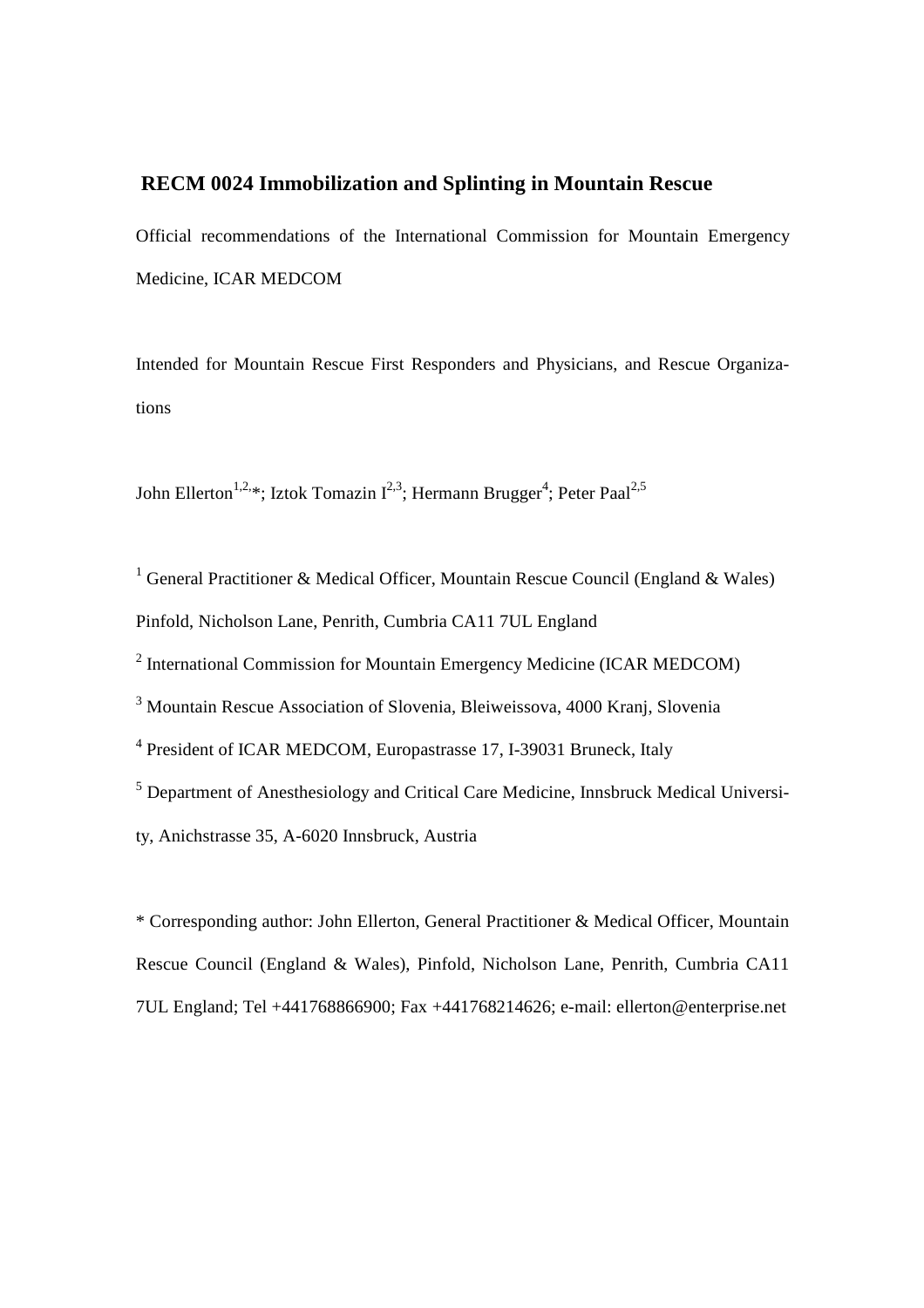This article reflects the consensus of opinion of the International Commission for Mountain Emergency Medicine, ICAR-MEDCOM, which has full responsibility for the content.

Running head: Immobilization and Splinting

Word count: Abstract 210 words; text 2782 words without abstract, references and tables File name: Ellerton\_Immobilization and Splinting\_13\_2\_09.doc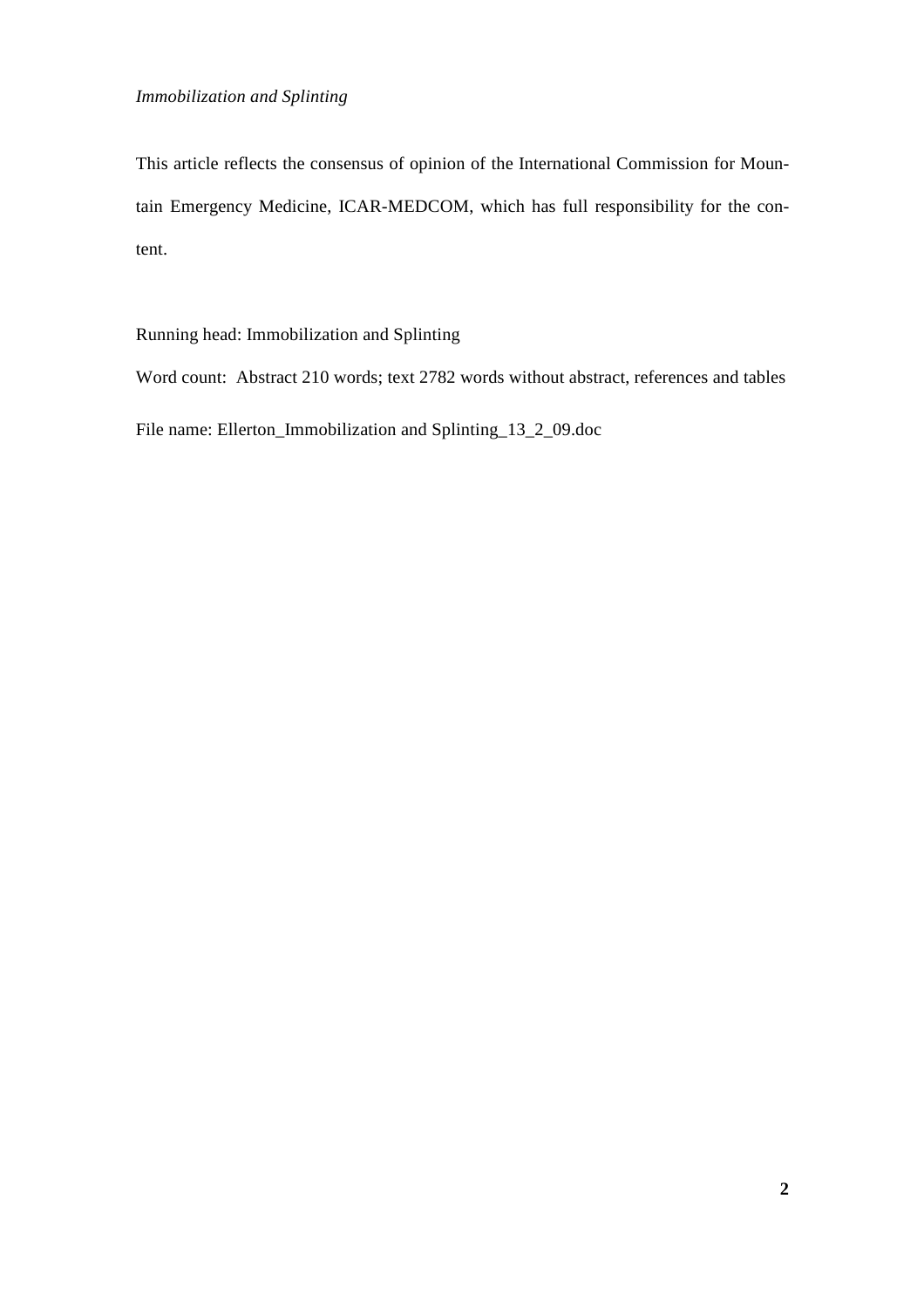# **Abstract**

*Aims and methods*: Immobilization and splinting of fractures is essential to reduce morbidity and mortality in mountain rescue. Therefore, members of the International Commission for Mountain Emergency Medicine (ICAR MEDCOM) debated the results of a literature review carried out by the authors. Focusing on common immobilization and splinting techniques relevant to mountain rescue, a consensus document was formulated.

*Results and recommendations*: Pain relief of appropriate speed of onset and strength should be available on scene. Spinal immobilization is recommended for all casualties that have sustained head or spine injury. The preferred method is a vacuum mattress with an appropriately sized rigid cervical collar. In such casualties, only those in an unsafe environment or with time-critical injuries should be evacuated before spinal immobilization is performed. In some casualties the cervical spine may be cleared and a cervical collar may be omitted. In the presence of hemodynamic instability and where there is a suspicion of a fractured pelvis, an external compression splint should be applied. Splinting of a femoral shaft fracture is important to limit pain and life-threatening blood loss. If time allows, extremity fractures should be adequately splinted and, if the practitioner is skilled, a displaced fracture or joint dislocation should be reduced on scene with the use of appropriate analgesia.

**Keywords:** Emergency Medicine; First Aid; Fractures; Immobilization; Mountain Rescue; Splints.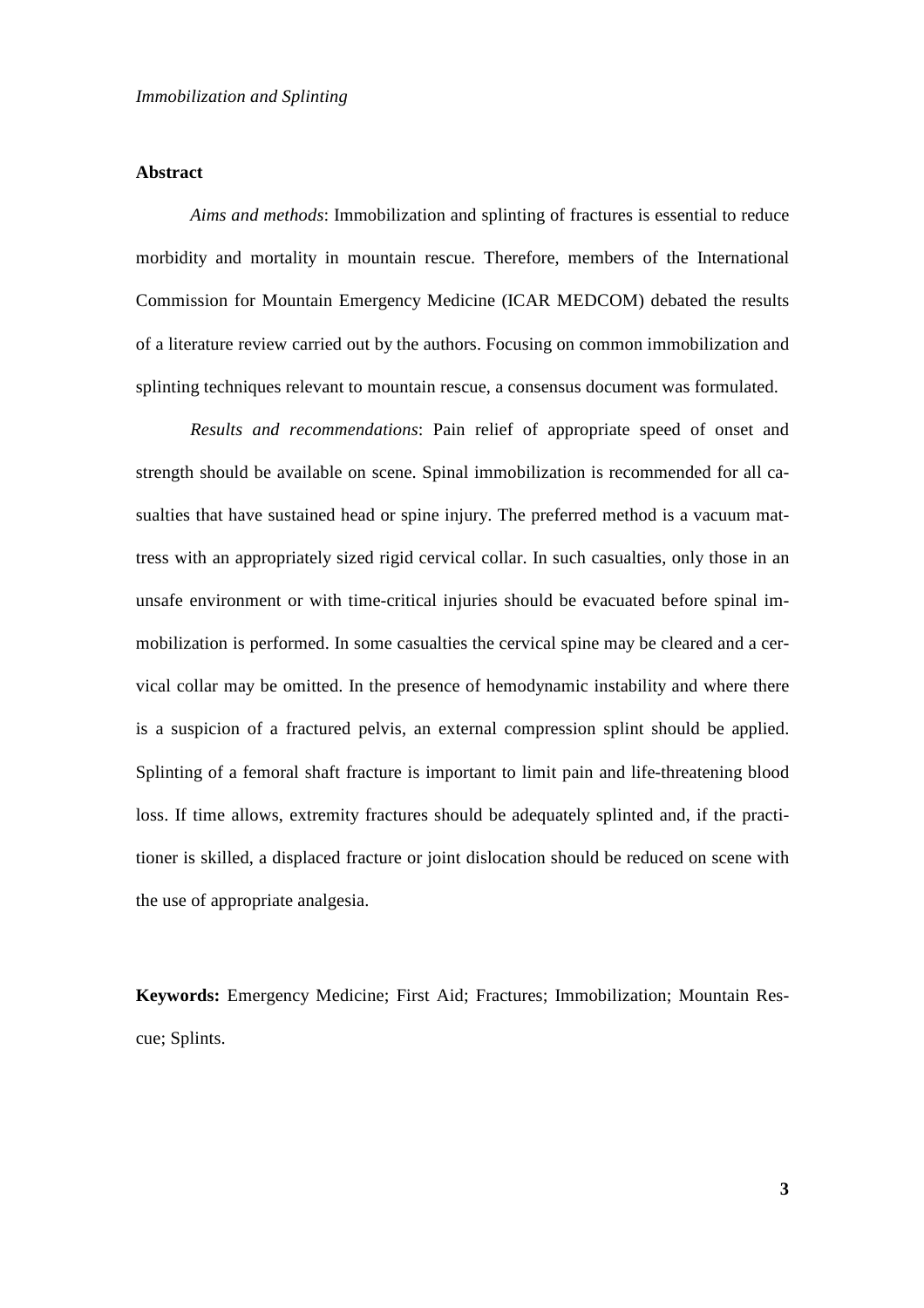# **Introduction**

The commonest injury that results in a call to the mountain rescue services is trauma to the lower extremity; this can range from a simple ligament sprain to a complex displaced open fracture. In addition, tumbling falls with the potential for spinal and pelvic fractures are frequent (Hearns, 2003; Hohlrieder et al., 2007; Sharp, 2007). Thus, rescuers have to manage fractures ranging from minor to major life threatening conditions, often in a challenging environment, with limited diagnostic and therapeutic equipment. Reducing and immobilizing fractures are the main stay of definitive fracture management; the potential benefits are listed in table 1. It is believed that the earlier immobilization is done the lower the morbidity suffered by the casualty and, in femoral shaft fractures, also mortality (Ellerton, 2006).

Advances in the design of splints have enabled lighter and more compact designs to be brought to the incident site. Of particular note are adjustable splints (for example, adjustable cervical collars) that can be used on most casualties irrespective of body size. These are critical in mountain rescue whether terrestrial– all the equipment has to be carried, sometimes a considerable way– or helicopter based where weight and size are usually at a premium. In 2001, the International Commission for Mountain Emergency Medicine (ICAR MEDCOM) published a short recommendation that, "in general, injured patients in the mountains should be immobilized with a vacuum mattress" (Rammlmair et al., 2001). The purpose of the present paper is to report on subsequent research and expand the prior recommendation to include all immobilization devices for the vertebral column and the extremities.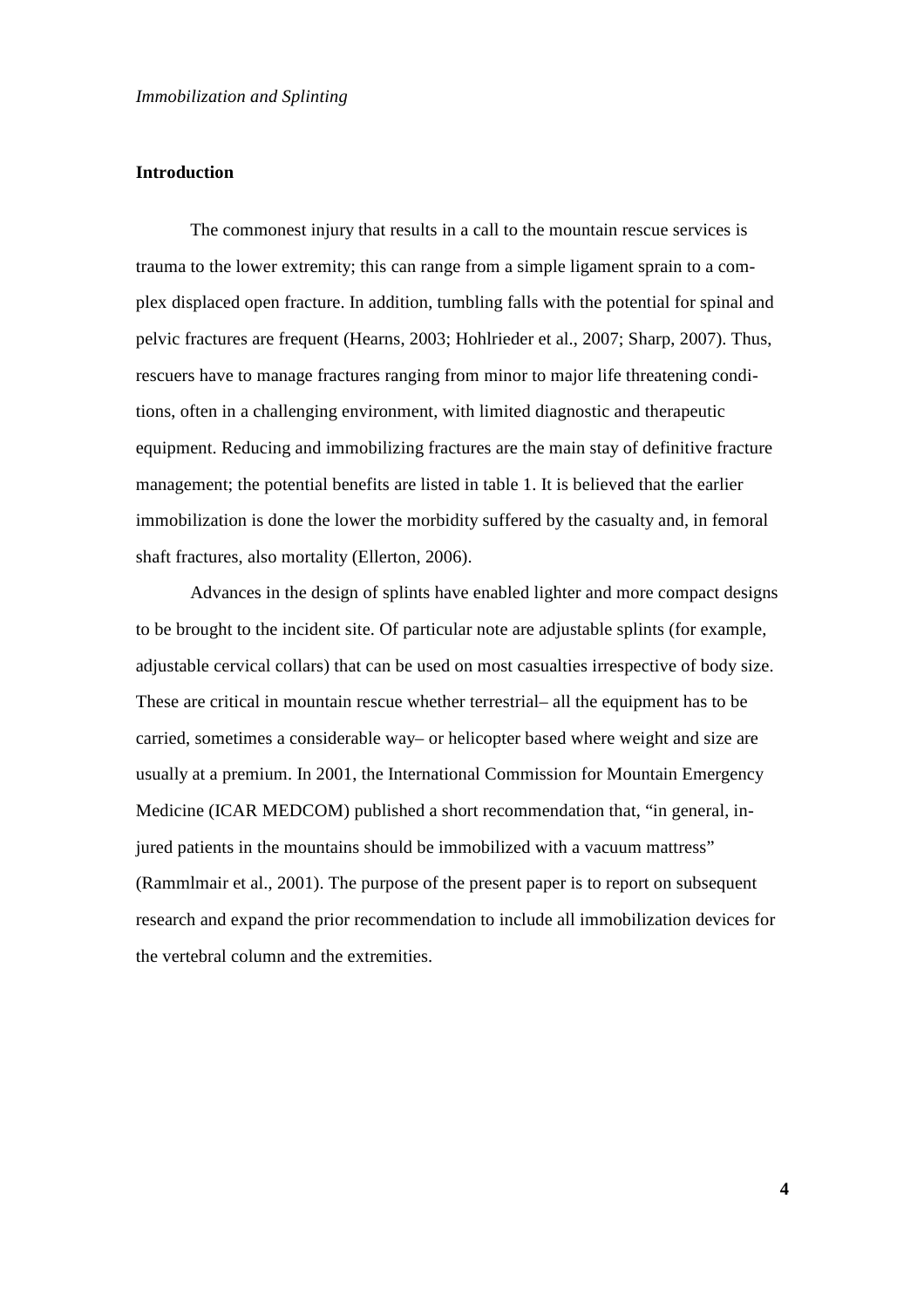# **Methods and Materials**

ICAR MEDCOM established a working group in 2007 to update and expand its recommendation (Rammlmair et al., 2001). A Medline search using the keywords "cervical collar"; "femoral fracture"; "femur fracture immobilization not surgery"; "femur splinting"; "immobilization"; "leg splinting"; "pre-hospital or emergency care"; "splints" and "vacuum mattress" was performed (last update  $23<sup>rd</sup>$  December 2008). The retrieved papers' references were also scanned for articles. Additional relevant references to pre-hospital or emergency care were identified manually. Thus, 33 articles relevant to mountain rescue were included in this review. The authors presented a draft at ICAR MEDCOM meetings in Lecco, Italy; Chamonix, France; and Bansko, Bulgaria and the manuscript was finally approved.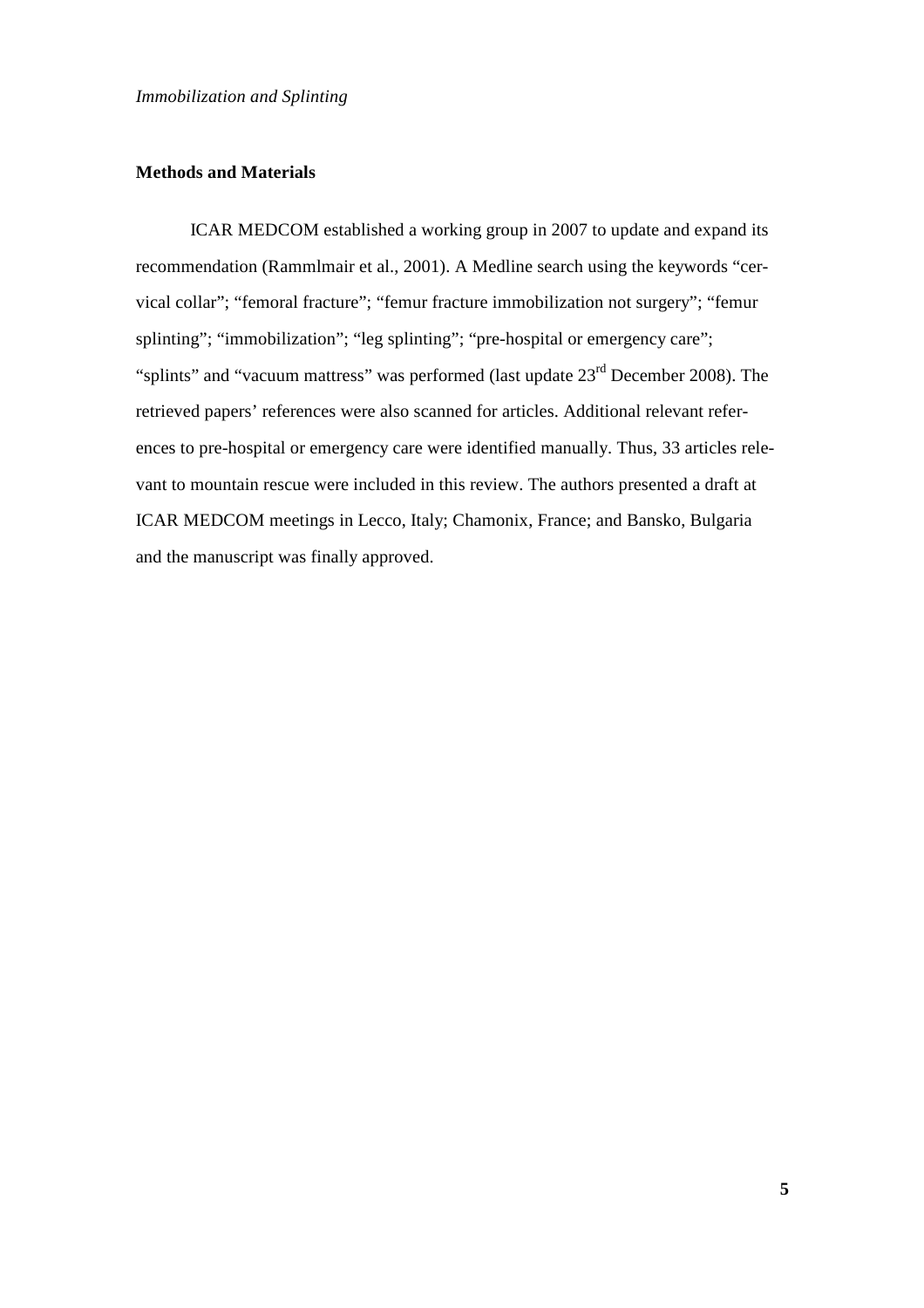# **Results**

A primary survey should be carried out on all mountain rescue casualties, and life-threatening injuries managed appropriately, before the immobilization of fractures becomes the focus of the rescuer (Anonymous, 2005). Suspected fractures of the pelvis, shaft of femur and spine, and external bleeding from an open fracture will have been identified during the primary survey and appropriate treatment initiated (Ellerton, 2006). In the mountain rescue setting, only in exceptional conditions would a casualty be evacuated ("scoop and run" without these fractures being immobilized. In contrast, the management of "minor" extremity fractures must be deferred when more serious lifethreatening injuries are suspected so as to avoid introducing time delays.

Assess the fracture for its site, associated soft tissue injury (e.g. open wounds, skin blanching) and distal neurovascular deficits (e.g. absence of pulses, numbness). In mountain rescue, the casualty may be in a difficult location crammed against boulders or suspended by a rope restricting access. A smooth, progressive immobilization of a fracture is a sign of a good rescue team and minimizes the casualty's pain.

Discuss the proposed treatment with the casualty, and offer appropriate pain relief (analgesia) bearing in mind that the injury may become more painful during the evacuation. Wound care may be required (Quinn et al., 2006). The extremity is often prepared with soft padding and, if appropriate, deformity corrected. Immobilize the fracture and the joint above and below. Ideally this is done with the primary splint but often a secondary splint is employed. For example, a distal forearm fracture is splinted from the fingers to just below the elbow and then the elbow supported by a broad arm sling. Ensure that the bandage or Velcro strapping securing the splint has sufficient tension to hold it firmly without causing constriction. Check and record the neurovascular status again (Lee et al., 2005). An injury with persistent neurovascular deficit requires urgent evacuation to hospital by the fastest means available. When packing the casualty for evacuation, try to make access to the injured part easy in case this becomes necessary

**6**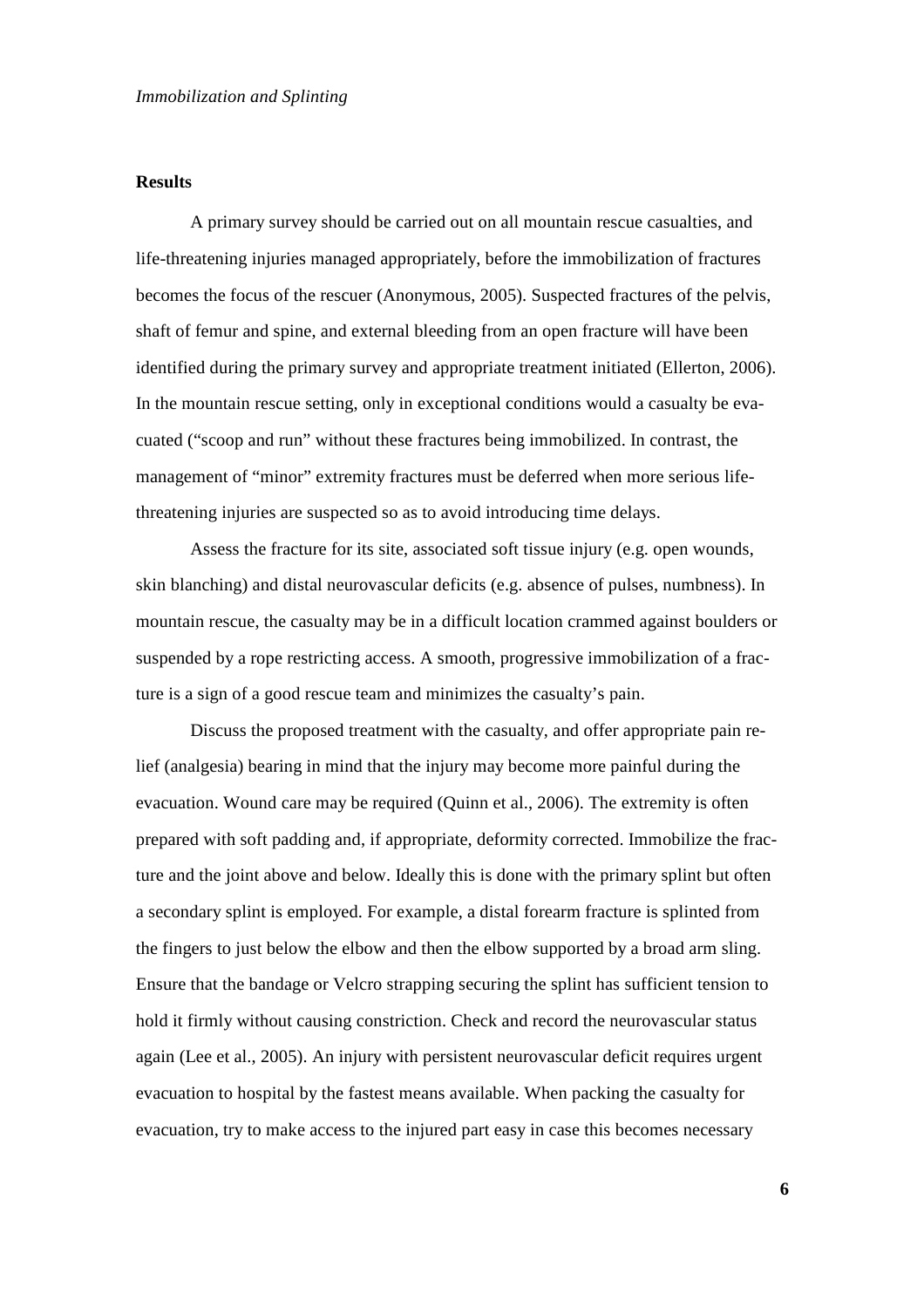later. In some situations, elevating and cooling the fracture site may be appropriate.

During the evacuation, periodically ask the casualty about discomfort. If it is increasing, the extremity usually needs inspecting. Common problems are: pain from rough handling; a vacuum splint loosing its rigidity; bandaging becoming too constrictive as the injury swells and the initial analgesia wearing off. Rarely a neurovascular problem ('compartment syndrome') is developing. In addition, if appropriate, treat any hypothermia induced by the casualty's relative inactivity and offer reassurance.

It is imperative that on handling the casualty over to the hospital a written statement of your findings and treatment is given. Most importantly, the presence of an open wound should be indicated. Digital photographs of the injury particularly before any manipulation can be of benefit.

#### **Spinal immobilization**

In Hearn's retrospective Scottish Mountain Casualty study, spinal injury occurred in 3.6% of the persons alive when the rescue team arrived (Hearns, 2003). In this and another study of mountaineering accidents in the Sierra Nevada, about 50% of the vertebral column injuries were to the cervical spine (McLennan et al., 1983). As the etiology is usually a tumbling fall, casualties with a spinal injury often have at least one other significant injury (Hearns et al., 2006). Spinal immobilization may minimize secondary damage (Anonymous, 1998). Experimental studies have confirmed that the vacuum mattress is superior to the spinal board in comfort and significantly reduces casualty movement when the device is tipped as is inevitable during the evacuation (Luscombe et al., 2003). In addition, the interface pressure in potential pressure sore sites is lower with the vacuum mattress though can still be high enough to cause skin ischemia in healthy volunteers (Keller et al., 2005). A randomized crossover laboratory study showed that both vacuum mattress and spinal board may reduce respiratory function, though the effect is largely due to casualty's supine position (Totten et al., 1999). In a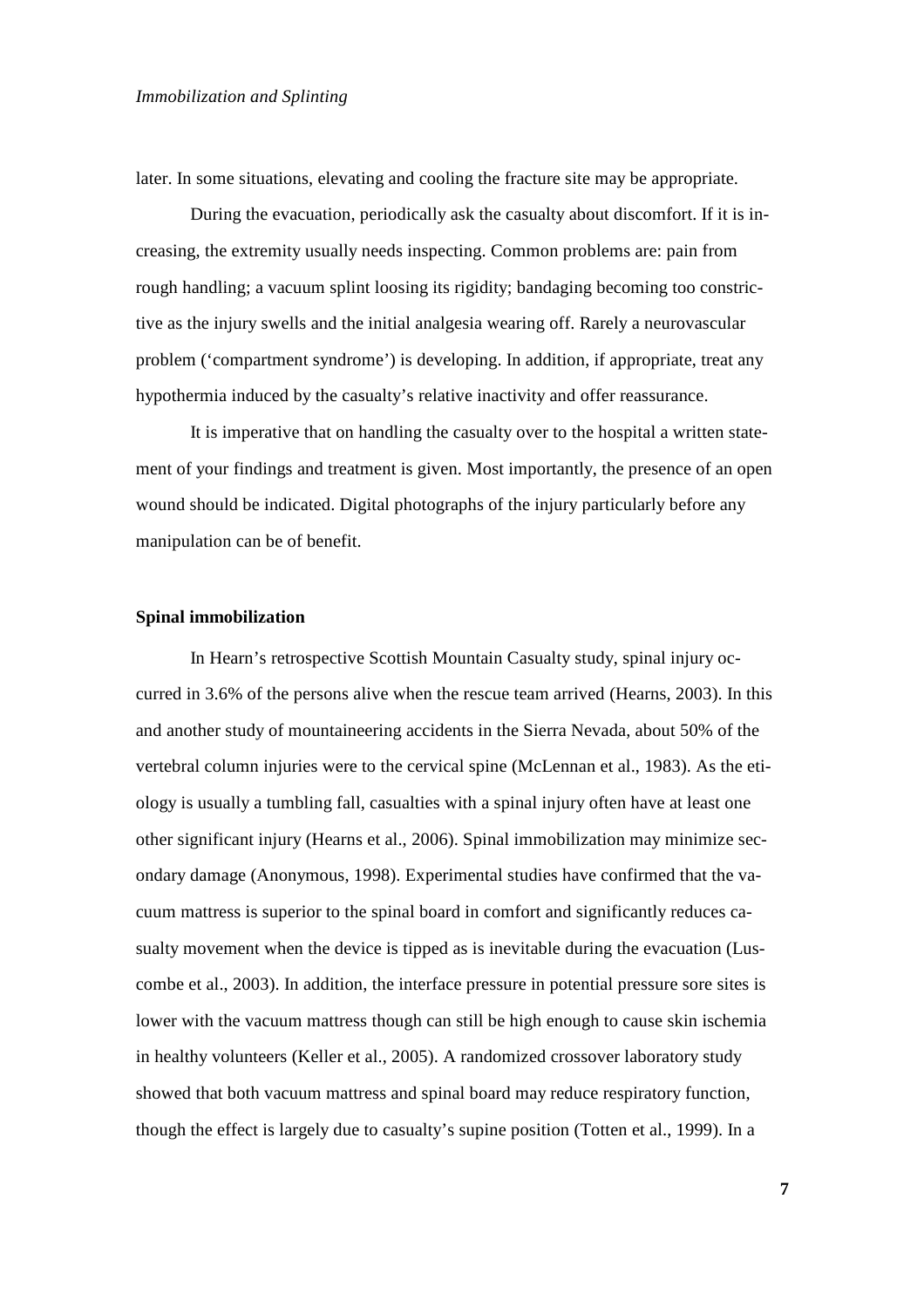review of the use of the spinal board during the hospital phase of trauma management, complications were found in five clinically relevant categories: pressure sore development; inadequacies of spinal immobilization and support; pain and discomfort; respiratory compromise; and quality of radiological imaging and consequently, removal of the spinal board in all patients soon after arrival in emergency departments was recommended (Vickery, 2001).

For these reasons, the vacuum mattress is the preferred device for total spinal immobilization in mountain rescue (Rammlmair et al., 2001). Compared with a spinal board, it is practical to transport and use even in a windy, exposed or confined incident site. The time taken to apply a vacuum mattress is less than three minutes, and is no longer than securing the patient on a spinal board (Johnson et al., 1996). But, some precautions have to be taken when the vacuum mattress is used: a) in the compromised casualty, a smooth wrinkle-free surface with no protruding objects may become paramount to reduce interface pressure, b) over tightening chest straps could have a detrimental effect to respiration and should be avoided, c) external blood loss can be concealed from the rescuer once the vacuum mattress has been applied and d) supplement the vacuum mattress with a rigid external device (e.g. scoop stretcher) to prevent longitudinal flexion and mitigate against vacuum mattress puncture. However, improvements in design have allowed some vacuum mattresses to be used alone for extricating and moving the casualty a short distance or during winching (personal communication, Dr Oliver Reisten, Alpine Rescue Centre, Zermatt, CH).

Extrication devices, such as the Kendrick Extrication Device<sup>®</sup>, or a spinal board may be used when specific circumstances occur. For example, a technique using an extrication device along with an additional pelvic support has been advised for the rapid removal of a casualty trapped in a confined space, such as a narrow crevasse (Winterberger et al., 2008).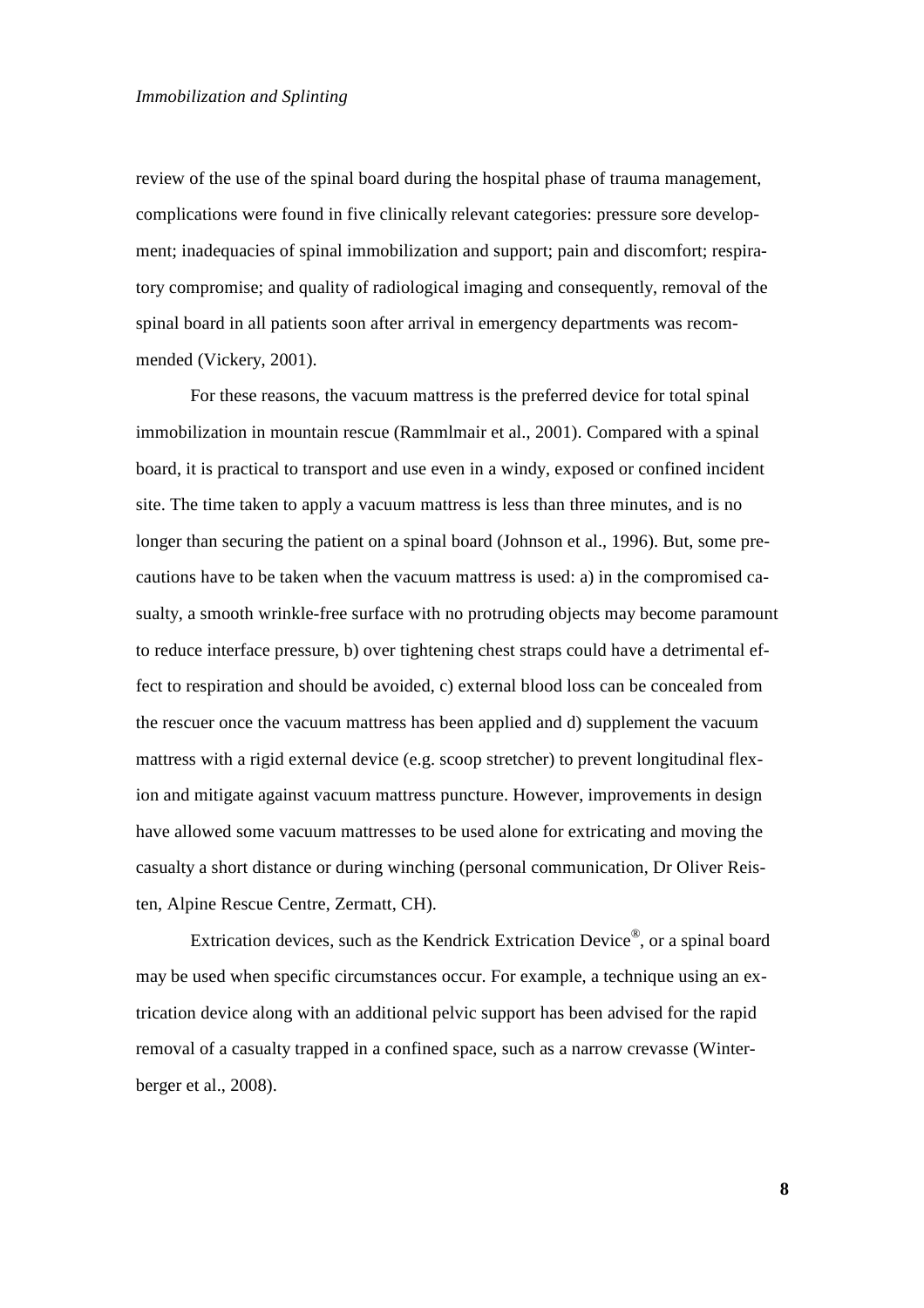# **Cervical collars**

A rigid cervical collar, properly fitted, should be used in conjunct with the vacuum mattress as this has been shown to improve the immobilization of the neck in a laboratory study (Hamilton et al., 1996). However, two controlled prospective studies show that a cervical collar can raise intracranial pressure by a combination of noxious soft tissue pressure and venous obstruction (Kolb et al., 1999; Mobbs et al., 2002) and, if poorly fitting, can even reduce airway patency (Dodd et al., 1995). Cervical collars applied for long periods are uncomfortable and can also cause pressure sores. Clothing needs adjusting and necklaces removed to ensure the collar abuts the skin. From a retrospective study on selective cervical spine immobilization it was concluded that, having assessed the casualty to be fully conscious and non-intoxicated with no neurological symptoms, no posterior midline tenderness, and no distracting injury, the cervical collar could be omitted (Stroh et al., 2001). This may be particularly helpful if the evacuation time is going to be many hours. Adjustable cervical collars have been an important development. The number of collars carried to the incident can be reduced without compromising fit. Very few studies have been published comparing collars (Alberts et al., 1998; Tescher et al., 2007). The studies all assess the collars in isolation without full spinal immobilization, which is not relevant to current clinical practice. Experience with the recently introduced vacuum cervical collars (using the same principle as the vacuum mattress) is limited (Ransone et al., 2000) and their value in mountain rescue has yet to be assessed.

# **Pelvic splints**

A major pelvic fracture with disruption of the bony ring is rare– less than 1% in the Scottish Mountain Rescue Casualty study (Hearns, 2003). Uncontrolled hemorrhage contributes to a significant number of deaths. This may be arterial, venous or from the

**9**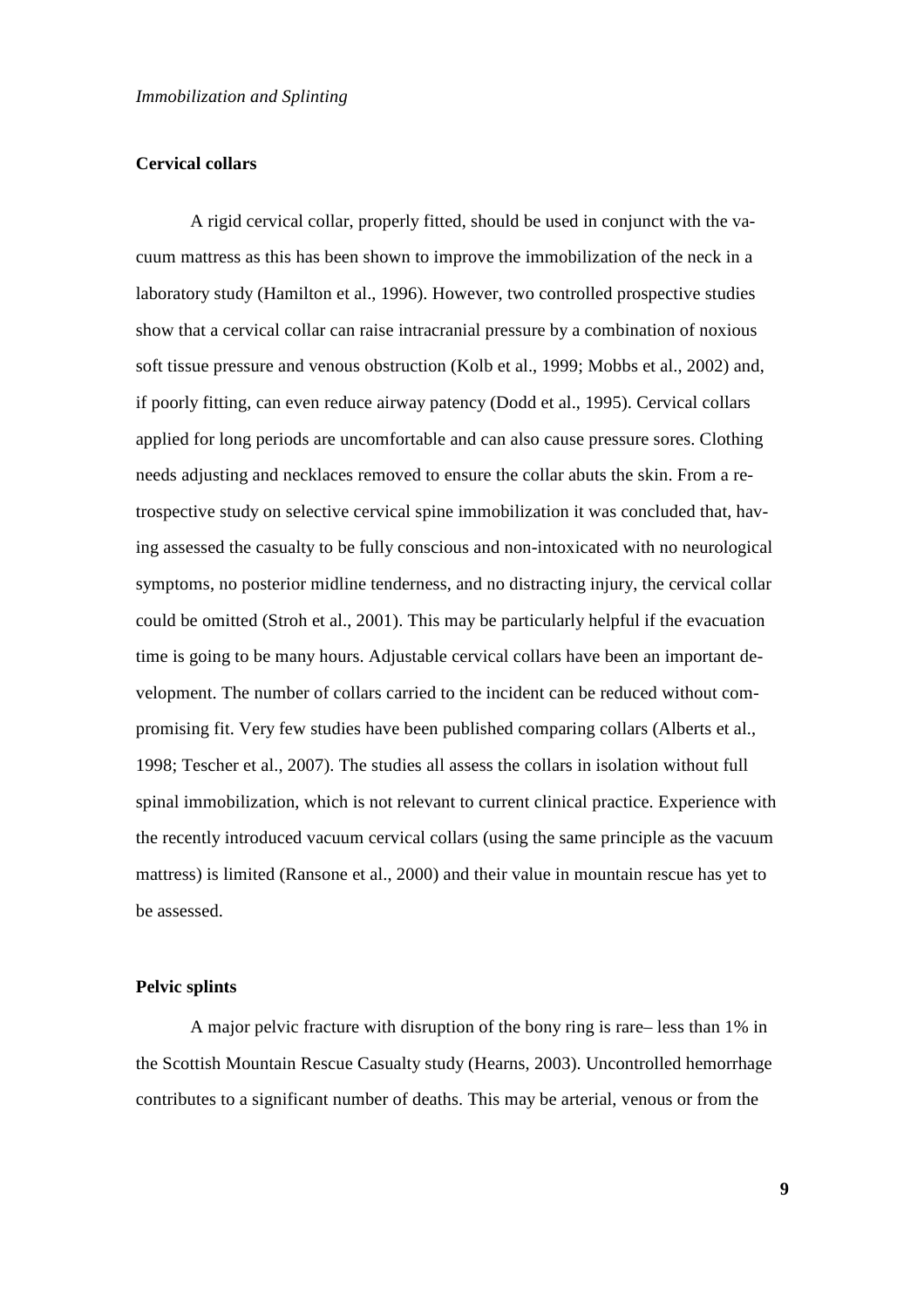distracted bone ends and may, in the latter two, be minimized by reducing and immobilizing the fracture. Therefore, recent guidelines suggest that, in a hemodynamically unstable casualty with a pelvic fracture, reducing and splinting a fractured pelvis may reduce blood loss (Heetveld et al., 2004). As a result, Lee and Porter state that "If there is any suspicion of fracture, immobilize the pelvis using an external compression splint (commercial or modified, e.g. sheet)" (Lee et al., 2005). In addition, they maintain that 'springing the pelvis' (moving the bony fragments) should be abandoned; clinical assessment should be based on suspicion from the mechanism of injury, a complaint of pain (in the conscious) and observed signs around the pelvis alone (Lee et al., 2005).

Once the pelvis has been reduced and splinted, the external compression should only be released after a full assessment of the casualty in the hospital (Qureshi et al., 2005). This may be difficult if a vacuum mattress was used as the sole compressive force. It is paramount that the casualty is evacuated with the greatest urgency to a medical facility capable of managing the injury.

# **Femoral shaft splints**

In the Scottish Mountain Rescue study there was one case amongst the 333 live casualties (Hearns, 2003). Reflecting the seriousness of the injury, the casualty died from hemorrhagic shock during evacuation. In another study of an urban population, femoral fractures occurred in only 16 out of 4513 patients (0.35%). Traction splints were applied in two of the 16, whereas 14 were managed with total immobilization only without sequelae. From this study it was concluded that a traction splint might not be essential equipment. (Abarbanell, 2001).

Two approaches to splinting a femoral shaft after manual reduction of the fracture have been described. Differing countries are polarized in their preferred practice; no studies were identified that could be used to inform on the optimal management. The consensus opinion of ICAR Medcom is that both approaches are acceptable.

**10**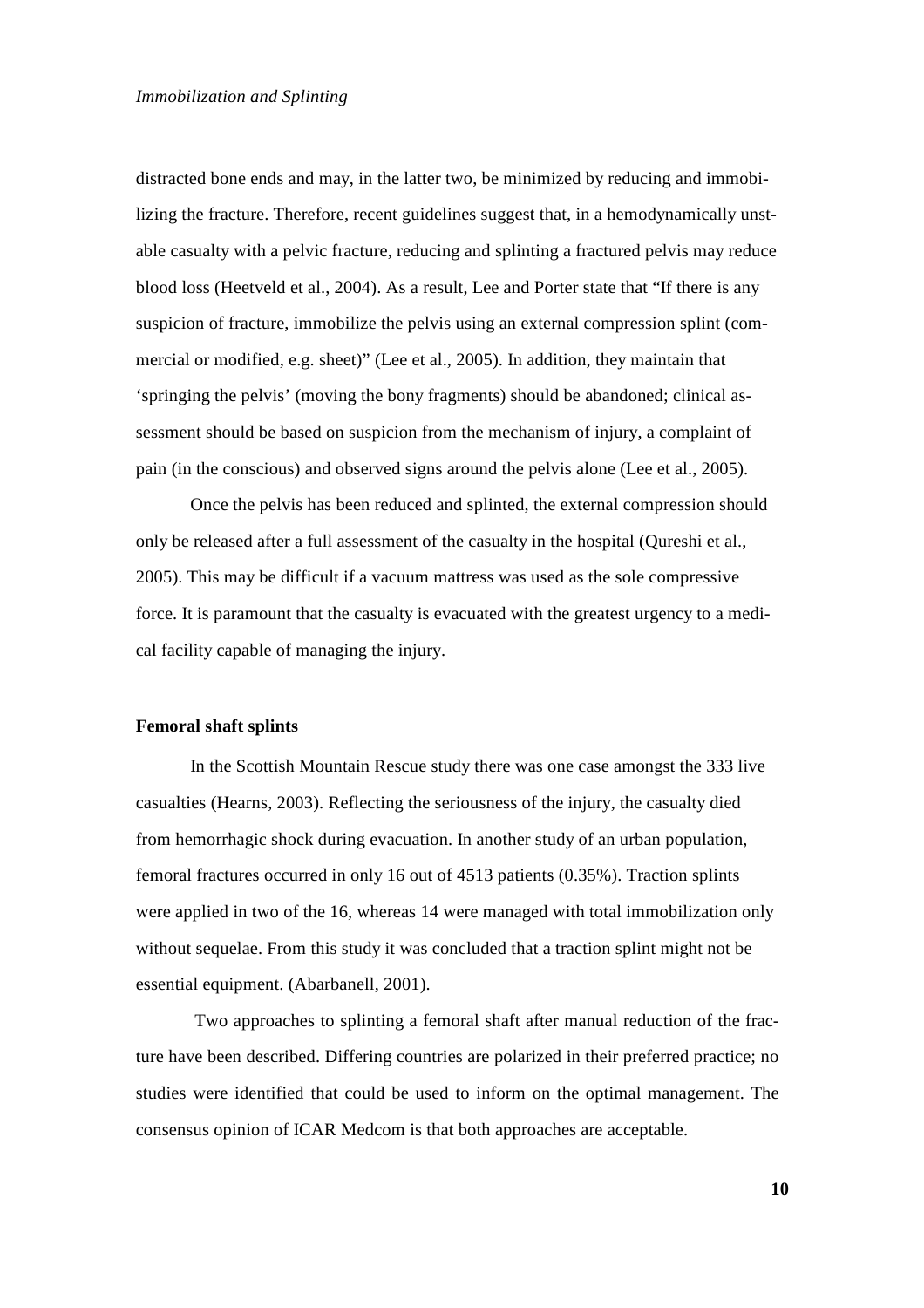a) Use a femoral traction splint (Rowlands et al., 2003; Ellerton, 2006). No comparative studies of the commercially available splints have been identified so the choice will be based on personal preference. As an alternative, an improvised splint using e.g. extendable ski sticks and strapping may be more likely to be available when required. It is important to consider how the splint fits with other rescue equipment as its protruding structure inevitably extends below the foot of the casualty and is particularly vulnerable. Contra-indications to the use of femoral traction splints include dislocation of the hip, fracture dislocation of the knee, and ankle injuries (Lee et al., 2005). In one series of multi-system trauma patients, 38% were judged to have a contraindication to applying a traction device (Wood et al., 2003) making this method unusable.

b) Use a vacuum mattress or large splint– vacuum or box (Forster et al., 2001). Manual traction is applied to the lower leg to reduce the fracture. Then the vacuum mattress/splint is firmly moulded around the fractured leg and deflated. Secondary splinting to the uninjured leg or maintaining manual traction, if practical, is frequently required to maintain the reduction.

#### **Other extremity splints**

Splinting extremity injuries is one of the most common interventions performed by most mountain rescue teams (Hearns, 2003; Elsensohn et al., 2009). Unfortunately, very little has been published on extremity splints except the potential harm caused by inflatable splints (Shakespeare et al., 1984). Despite this lack of data, there is no doubt that effective splinting is much appreciated by the casualty. There are many different splints designed for the extremities each with its advantages and disadvantages (Table 2). In mountain rescue, the bulk, weight, reliability, flexibility of use and cost will determine which are carried. Even in organized rescue the art of improvisation, including using mountaineering equipment, has a role and can provide very effective splints. Reducing deformity is desirable under certain adverse conditions. These include a long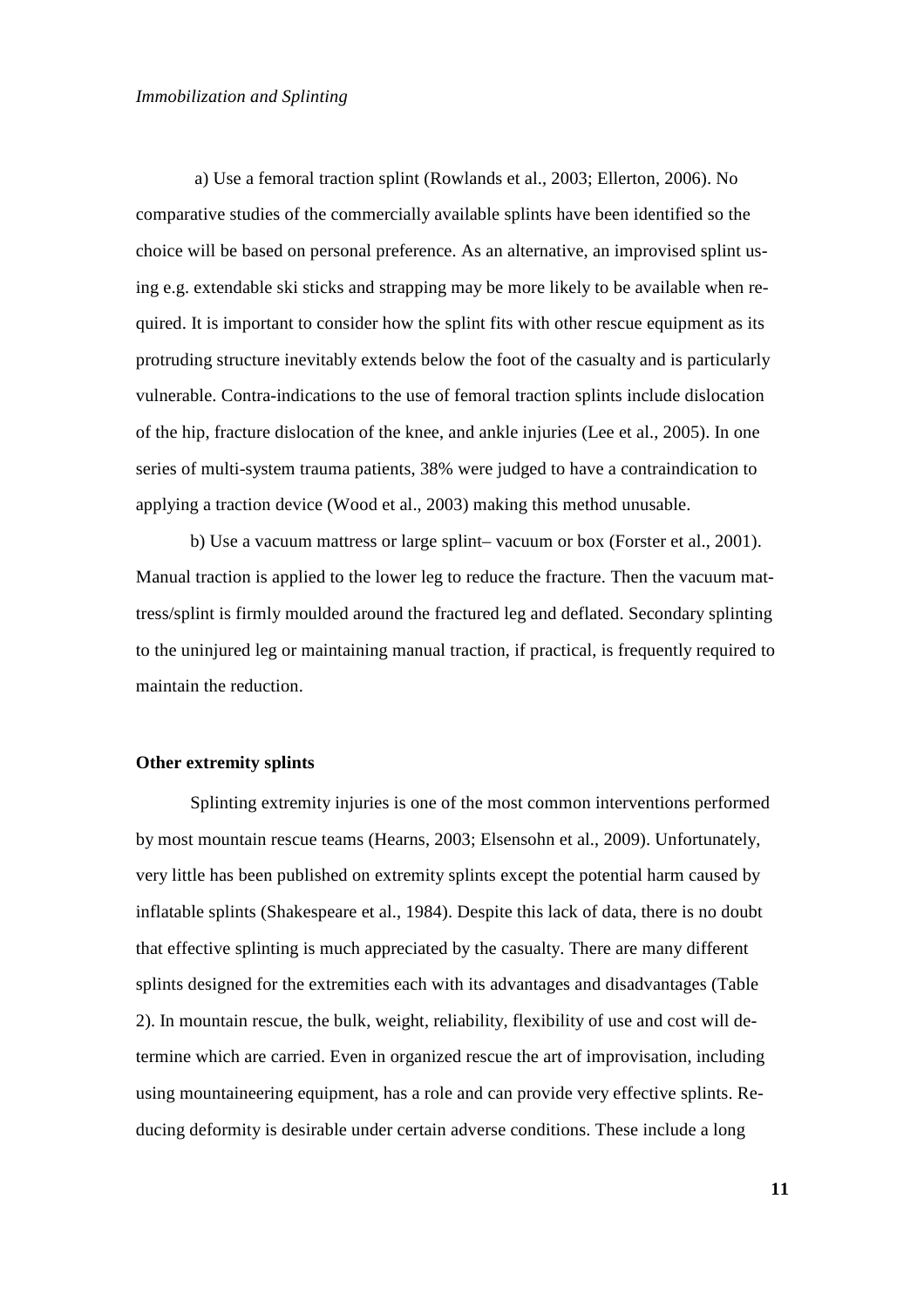transit time to definitive care (e.g. > 2 hours), confined spaces (e.g. cave rescue), open fractures with exposed bone and intractable pain. If the rescuer is suitably trained, lower extremity fractures with a subluxation or dislocation of the ankle, a patella subluxation or shoulder dislocation can be reduced at the scene of the incident with benefit to the casualty and evacuation plan.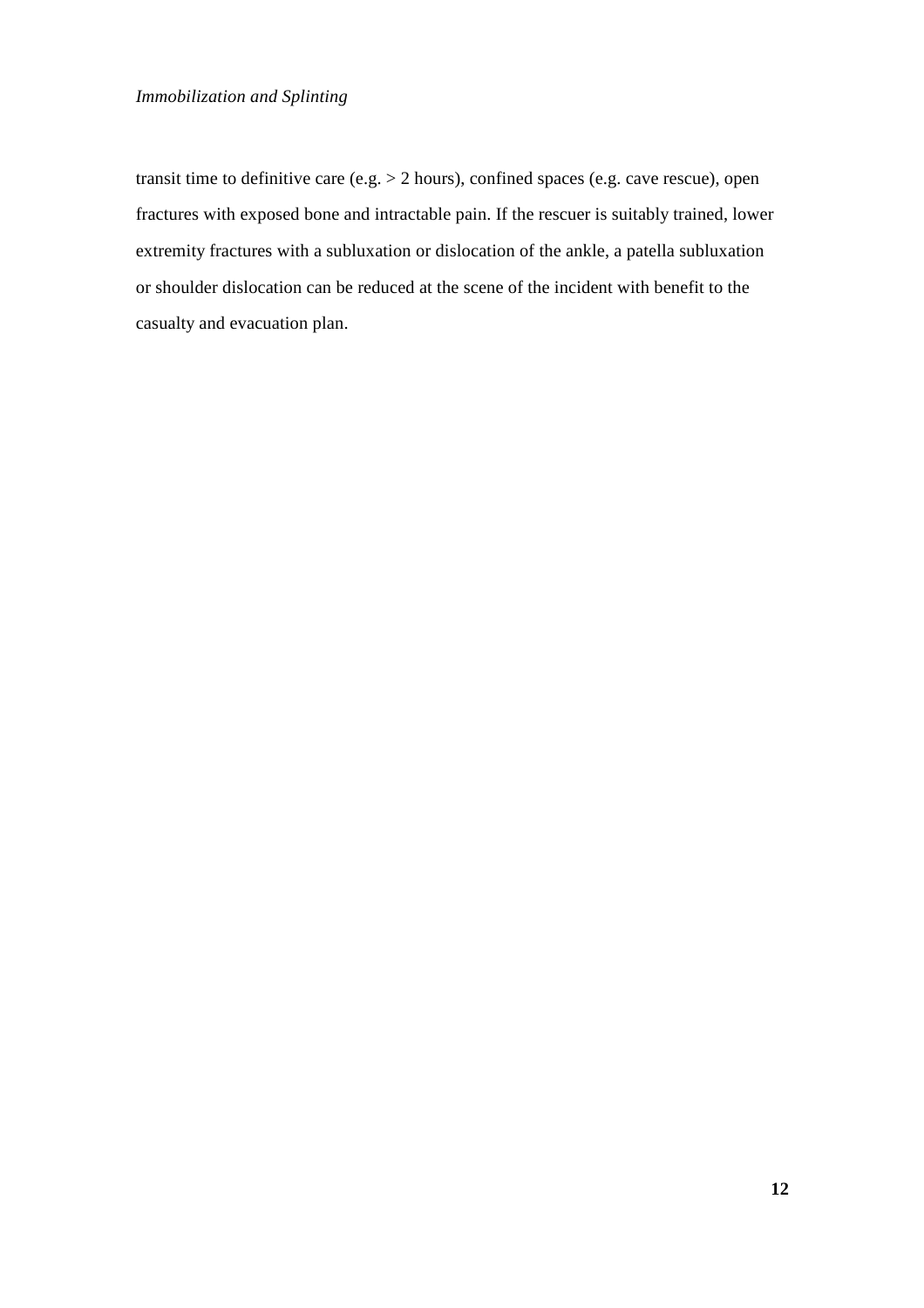# **Recommendations**

All mountain rescue casualties should have a primary survey performed and priority given to treating and evacuating those with suspected life threatening injury without introducing time delays. Pain relief, with an appropriate speed of onset, should be available at the incident site. Effective immobilization of fractures to minimize morbidity should be carried out and a written record of the treatment passed to the hospital. In general, spinal immobilization is recommended for all mountain rescue casualties injured in a fall. The preferred method is a vacuum mattress with an appropriately sized rigid cervical collar. Any helicopter likely to be performing in a mountain rescue environment should be equipped with a vacuum mattress and a range of extremity splints. Only in exceptional circumstances, where a time-critical injury or unsafe environment takes priority, should spinal immobilization not be performed prior to evacuation. The cervical collar may be removed in a casualty who is fully conscious, non-intoxicated, without neurological symptoms, posterior midline tenderness, or distracting injury. In the presence of hemodynamic instability and a clinical suspicion of a fractured pelvis, an external compression splint should be applied to the pelvis. Splinting a femoral shaft fracture is an important component of its management. Extremity fractures should be adequately splinted. If the rescuer is trained, displaced fractures, joint subluxation and dislocations should be reduced on scene after giving an appropriate analgesic.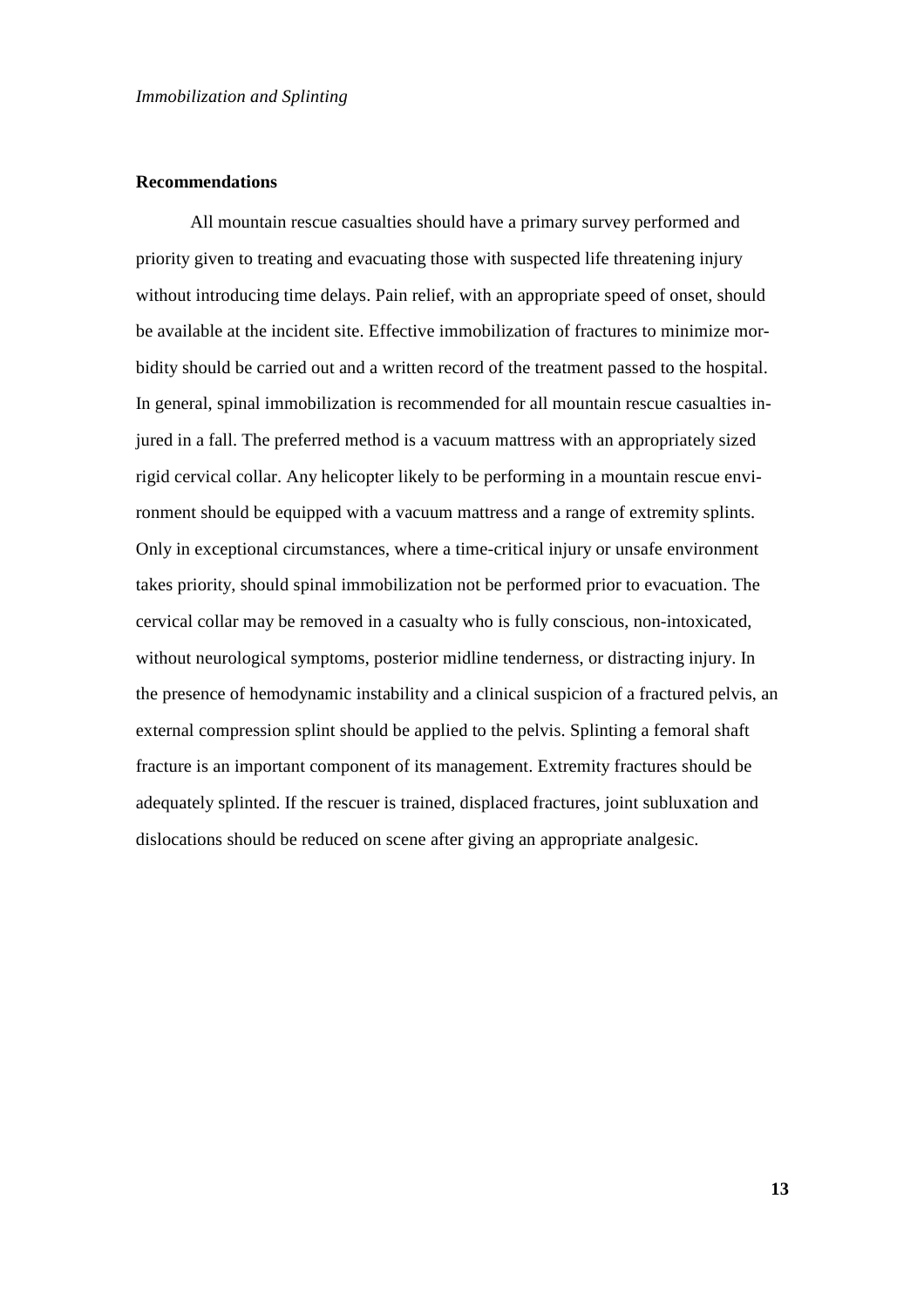## **Acknowledgements**

These recommendations have been discussed and officially approved by the following members of the International Commission for Mountain Emergency Medicine: Fabian Argewone (F); Sara Batista (E); Marc Blancher (F); Jeff Boyd (CDN); Bruce Brink (CDN); Vera Buchet (F); Ivana Buklijas (HR); Damien Cabane (F); Ramon Chiocconi (RA); Rik Decker (ZA); Florian Dementz (I); John Ellerton (E&W); Fidel Elsensohn, Vice President (A); Yuuji Hatori (J); Martin Ivanov (BG), Kenji Kimura (J); Tim Kovacs (USA); Xavier Ledoux (F); Werner Mahrlein (D); Marko Majstorovic (SRB); Scott McIntosh (USA); Jose Morandeira (E); Peter Paal (I); Mato Poharka (SK); Gula Przemyslaw (PL); Oliver Reisten (CH); Peter Rheinberger (FL); Jose Santos (E); Haris Sinifakoulis (GR); Mirom Sorim (RO); Inigo Soteras (E); Gunther Sumann (A); Michael Swangard (CDN); Oleg Tcholakov (BG); Steve Teale (SCO); Masatoshi Teshima (J); Iztok Tomasin (SLO); Vlahov Vitan (BG); David Watson (CDN); Karen Wanger (CDN); Eveline Winterberger (CH); Isla Wormalo (Eng); Ken Zaffren, Vice President (USA); Greg Zen-Ruffinen (CH); Gege Agazzi (I); Maria Antonia Nerin (E) and Claire Vallenet (F)

# **Financial Disclosure**

No manufacturer supported this study financially or materially. The authors have no financial interest nor obtain any grants or patents concerning the described devices.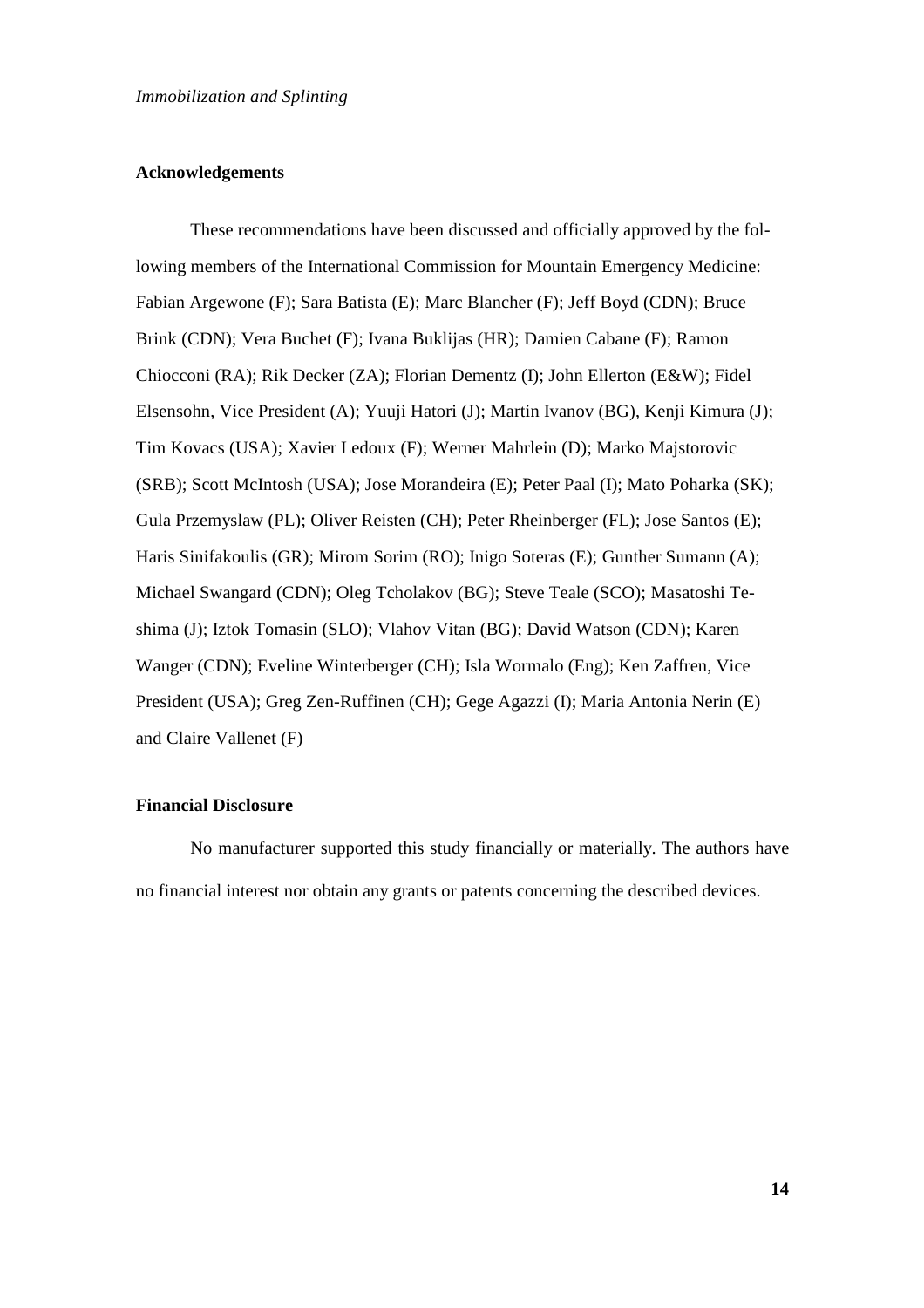# **References**

- Abarbanell N. R. (2001). Prehospital midthigh trauma and traction splint use: recommendations for treatment protocols. Am J Emerg Med 19:137-140.
- Alberts L. R., Mahoney C. R. and Neff J. R. (1998). Comparison of the Nebraska collar, a new prototype cervical immobilization collar, with three standard models. J Orthop Trauma 12:425-430.
- Anonymous. (1998). Faculty of Pre-hospital Care of the Royal College of Surgeons of Edinburgh and Joint Royal Colleges Ambulance Service Liaison Committee. Joint position statement on spinal immobilisation and extrication. Pre-hospital Immediate Care 2:169-172.
- Anonymous. (2005). 2005 American Heart Association Guidelines for Cardiopulmonary Resuscitation and Emergency Cardiovascular Care. Circulation 112:IV1-203.
- Dodd F. M., Simon E., McKeown D. and Patrick M. R. (1995). The effect of a cervical collar on the tidal volume of anaesthetised adult patients. Anaesthesia 50:961- 963.
- Ellerton J. 2006. Casualty Care in Mountain Rescue. In:Penrith, Cumbria: Reed's Limited.
- Elsensohn F., Niederklapfer T., Ellerton J., Swangard M., Brugger H. and Paal P. (2009). Current status of medical training in mountain rescue in America and Europe. High Alt Med Biol, in press.
- Forster H. and Zafren K. 2001. Treatment of dislocations and fractures. In: F. Elsensohn, F. Consensus Guidelines on Mountain Emergency Medicine and Risk Reduction. Lecco, Italy: Stefanoni. page 47-49
- Hamilton R. S. and Pons P. T. (1996). The efficacy and comfort of full-body vacuum splints for cervical-spine immobilization. J Emerg Med 14:553-559.

Hearns S. (2003). The Scottish mountain rescue casualty study. Emerg Med J 20:281-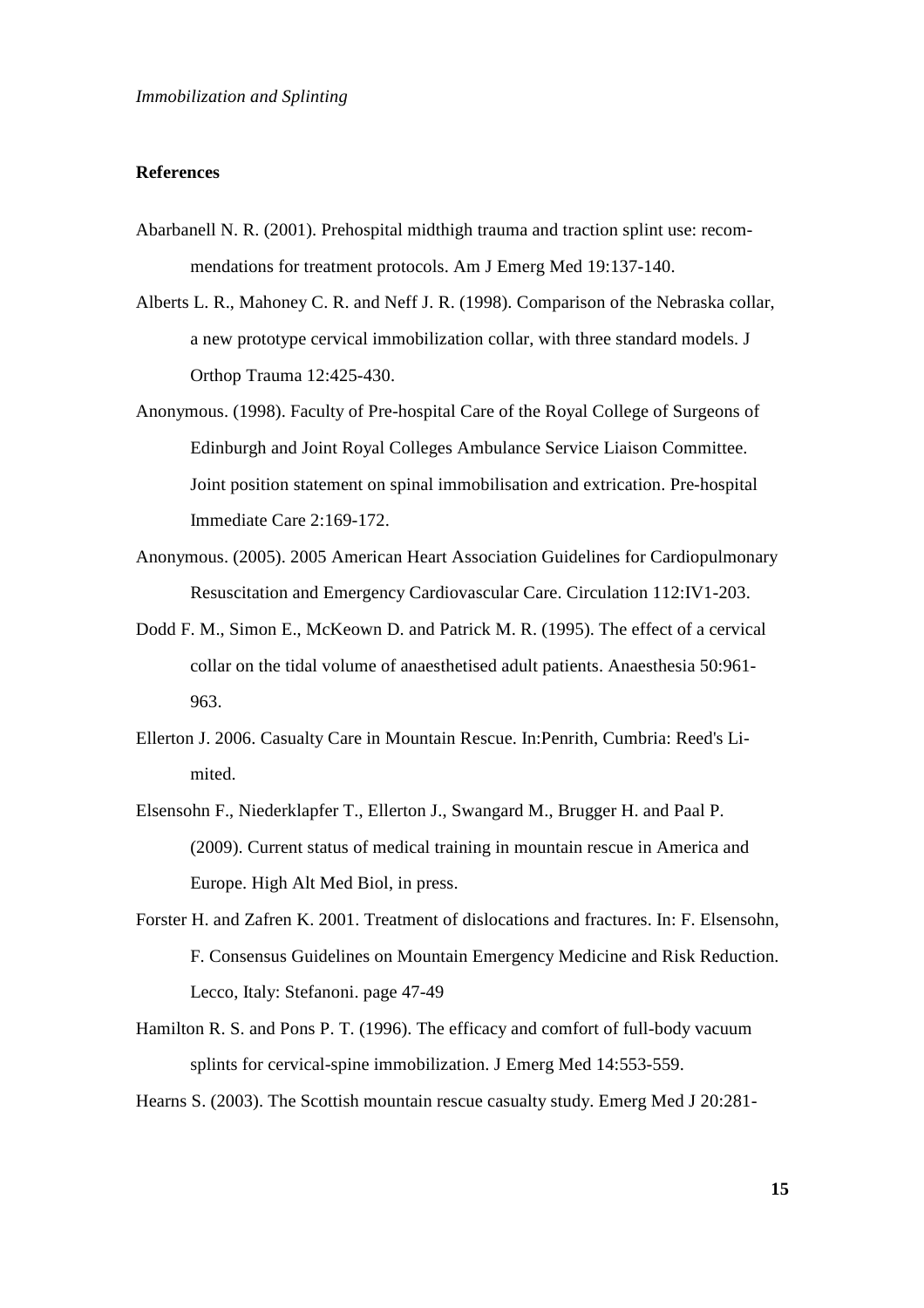284.

- Hearns S. T., Fraser M. H., Allan D. B. and McLean A. N. (2006). Spinal injuries in Scottish mountaineers. Wilderness Environ Med 17:191-194.
- Heetveld M. J., Harris I., Schlaphoff G., Balogh Z., D'Amours S. K. and Sugrue M. (2004). Hemodynamically unstable pelvic fractures: recent care and new guidelines. World J Surg 28:904-909.
- Hohlrieder M., Lutz M., Schubert H., Eschertzhuber S. and Mair P. (2007). Pattern of injury after rock-climbing falls is not determined by harness type. Wilderness Environ Med 18:30-35.
- Johnson D. R., Hauswald M. and Stockhoff C. (1996). Comparison of a vacuum splint device to a rigid backboard for spinal immobilization. Am J Emerg Med 14:369- 372.
- Keller B. P., Lubbert P. H., Keller E. and Leenen L. P. (2005). Tissue-interface pressures on three different support-surfaces for trauma patients. Injury 36:946-948.
- Kolb J. C., Summers R. L. and Galli R. L. (1999). Cervical collar-induced changes in intracranial pressure. Am J Emerg Med 17:135-137.
- Lee C. and Porter K. M. (2005). Prehospital management of lower limb fractures. Emerg Med J 22:660-663.
- Luscombe M. D. and Williams J. L. (2003). Comparison of a long spinal board and vacuum mattress for spinal immobilisation. Emerg Med J 20:476-478.
- McLennan J. G. and Ungersma J. (1983). Mountaineering accidents in the Sierra Nevada. Am J Sports Med 11:160-163.
- Mobbs R. J., Stoodley M. A. and Fuller J. (2002). Effect of cervical hard collar on intracranial pressure after head injury. ANZ J Surg 72:389-391.
- Quinn R. H. and Macias D. J. (2006). The management of open fractures. Wilderness Environ Med 17:41-48.
- Qureshi A., McGee A., Cooper J. P. and Porter K. M. (2005). Reduction of the posterior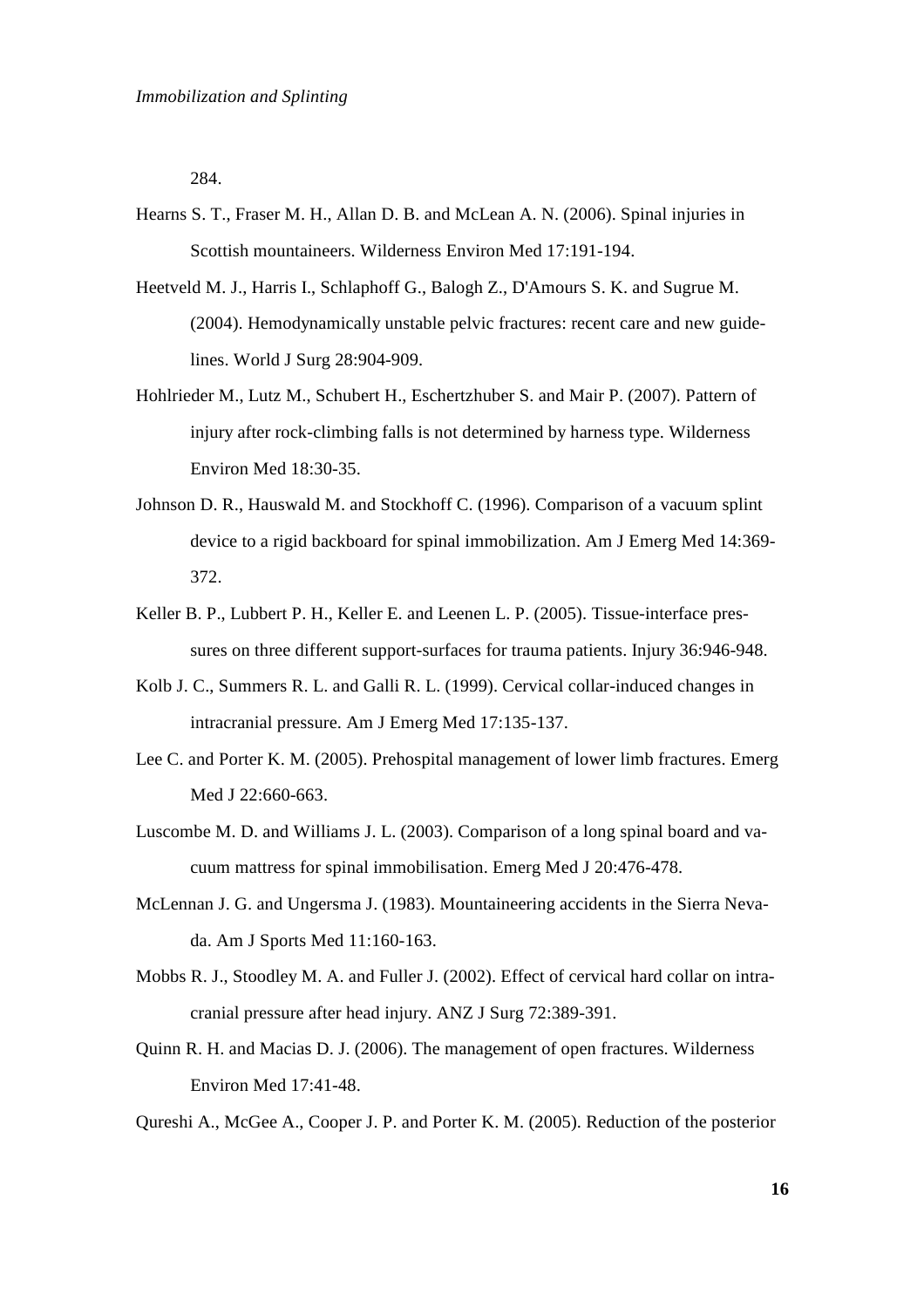pelvic ring by non-invasive stabilisation: a report of two cases. Emerg Med J 22:885-886.

- Rammlmair G. and Zafren K. 2001. Immobilization and use of the vacuum mattress in organized mountain rescue. In: F. Elsensohn, Consensus Guidelines on Mountain Emergency Medicine and Risk Reduction. Lecco, Italy: Stefanoni. p 43-45.
- Ransone J., Kersey R. and Walsh K. (2000). The Efficacy of the Rapid Form Cervical Vacuum Immobilizer in Cervical Spine Immobilization of the Equipped Football Player. J Athl Train 35:65-69.
- Rowlands T. K. and Clasper J. (2003). The Thomas splint--a necessary tool in the management of battlefield injuries. J R Army Med Corps 149:291-293.
- Shakespeare D. T., Henderson N. J. and Sherman K. P. (1984). Transmission of pressure into the human limb from pneumatic splints. Injury 16:38-40.
- Sharp B. 2007. Scottish Mountaineering Incidents (1996 2005) Research Report no. 109. A research study for Sportscotland. In:Edinburgh, EH12 9DQ, South Gyle: Sportsscotland Caledonia House.
- Stroh G. and Braude D. (2001). Can an out-of-hospital cervical spine clearance protocol identify all patients with injuries? An argument for selective immobilization. Ann Emerg Med 37:609-615.
- Tescher A. N., Rindflesch A. B., Youdas J. W., Jacobson T. M., Downer L. L., Miers A. G., Basford J. R., Cullinane D. C., Stevens S. R., Pankratz V. S. and Decker P. A. (2007). Range-of-motion restriction and craniofacial tissue-interface pressure from four cervical collars. J Trauma 63:1120-1126.
- Totten V. Y. and Sugarman D. B. (1999). Respiratory effects of spinal immobilization. Prehosp Emerg Care 3:347-352.
- Vickery D. (2001). The use of the spinal board after the pre-hospital phase of trauma management. Emerg Med J 18:51-54.

Winterberger E., Jacomet H., Zafren K., Ruffinen G. Z. and Jelk B. (2008). The use of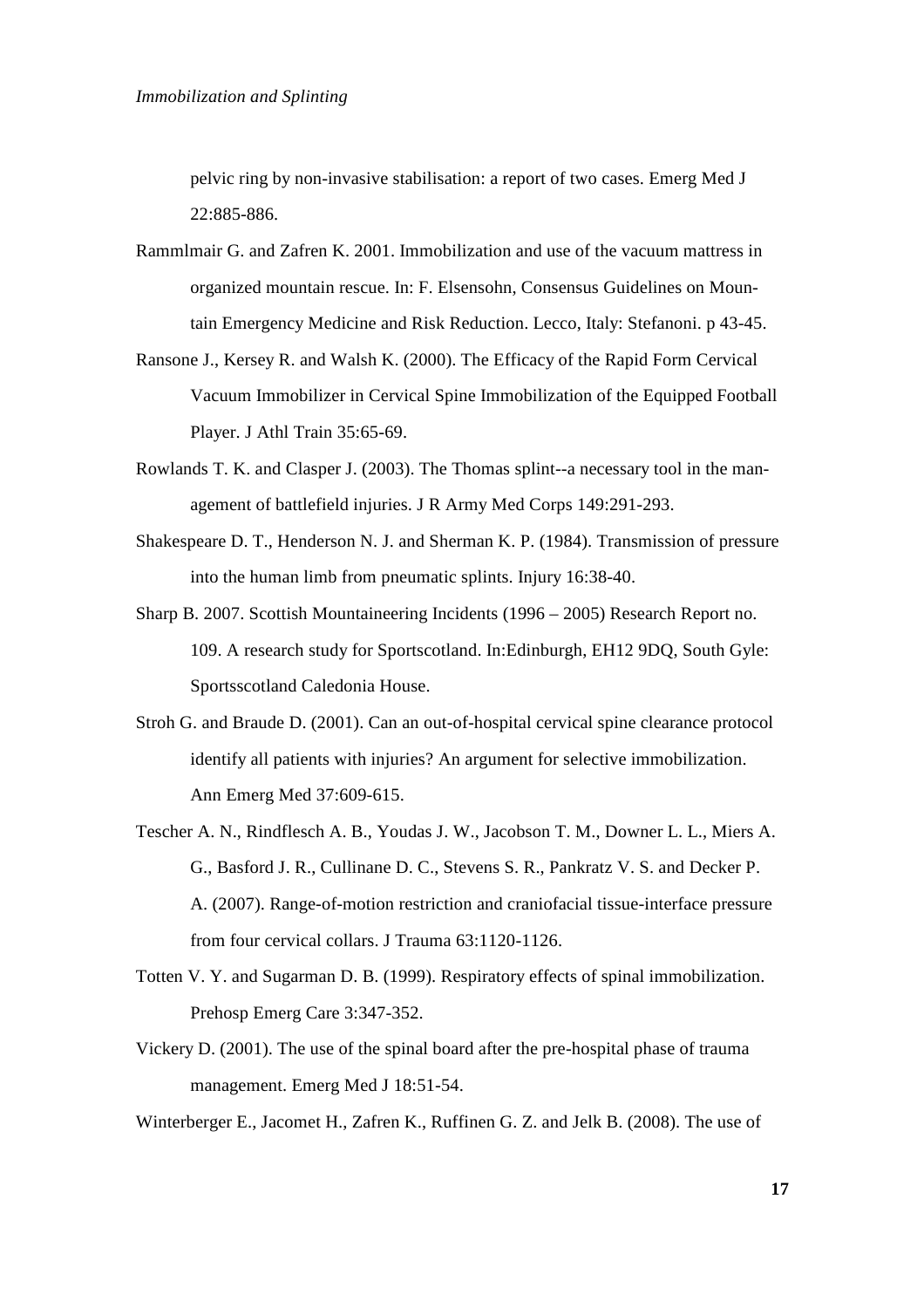extrication devices in crevasse accidents: official statement of the International Commission for Mountain Emergency Medicine and the Terrestrial Rescue Commission of the International Commission for Alpine Rescue intended for physicians, paramedics, and mountain rescuers. Wilderness Environ Med 19:108-110.

Wood S. P., Vrahas M. and Wedel S. K. (2003). Femur fracture immobilization with traction splints in multisystem trauma patients. Prehosp Emerg Care 7:241-243.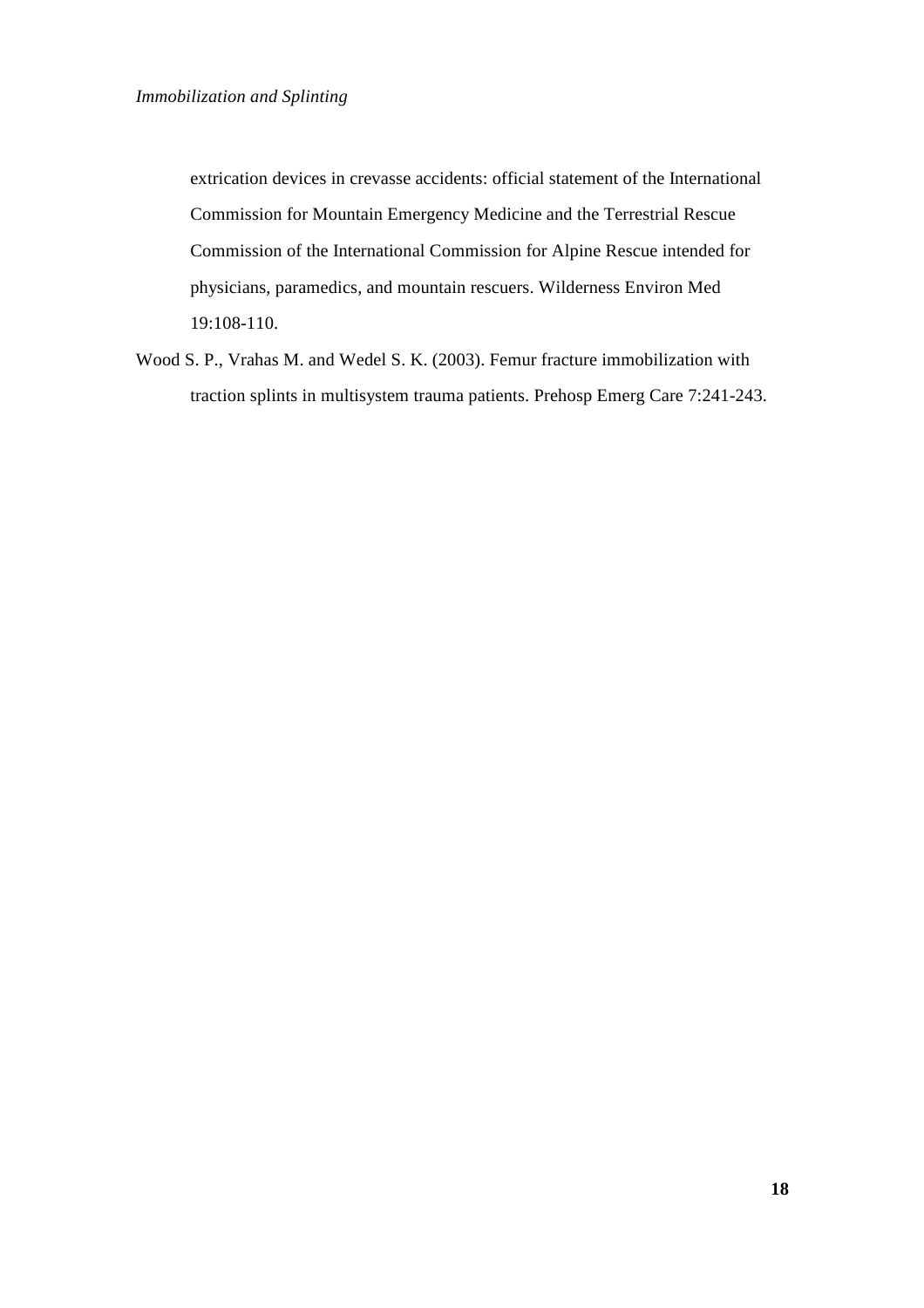Table 1. Benefits of reducing and immobilizing a fracture, adapted from (Lee et al.,

2005)

| Reducing pain                                                   |  |  |  |
|-----------------------------------------------------------------|--|--|--|
| Reducing blood loss                                             |  |  |  |
| Minimizing neurovascular complications                          |  |  |  |
| Reducing risk of fat embolism                                   |  |  |  |
| Reducing risk of further tissue damage and facilitating healing |  |  |  |
| Helping transportation                                          |  |  |  |